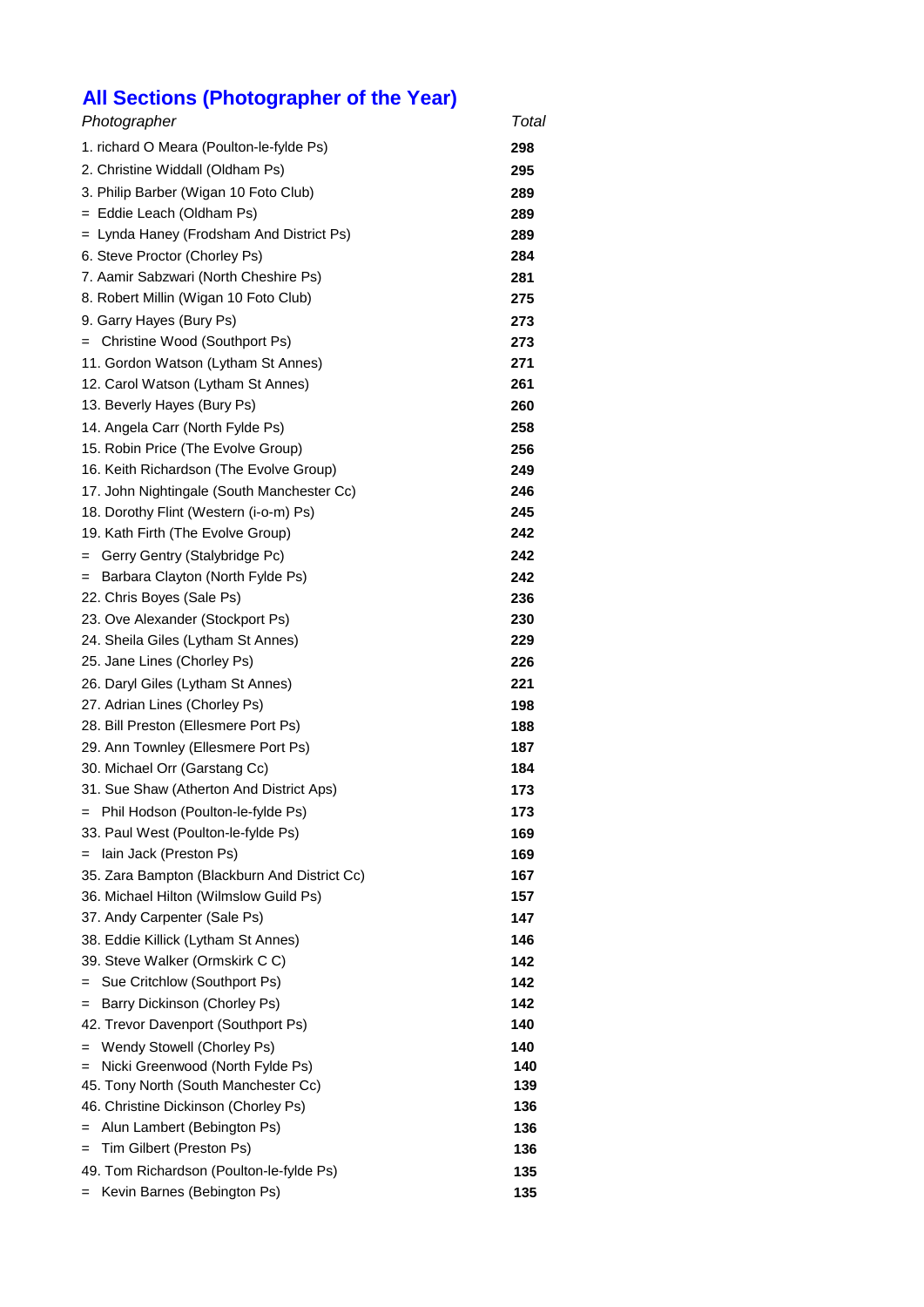| 51. Peter Knight (Poulton-le-fylde Ps)            | 134 |
|---------------------------------------------------|-----|
| 52. Gill Brett (Oldham Ps)                        | 133 |
| = Geoff Reader (Alsager Cc)                       | 133 |
| 54. Carole Wetherley (Lancaster Ps)               | 132 |
| 55. Brianna Gilligan (Oldham Ps)                  | 131 |
| 56. Sandra Walker (Oldham Ps)                     | 130 |
| 57. Margaret Sixsmith (Hoylake Ps)                | 129 |
| Wallace Baxter (Crewe Ps)<br>=                    | 129 |
| John Sixsmith (Hoylake Ps)<br>=                   | 129 |
| 60. Andrea Wilson (Oldham Ps)                     | 128 |
| Chris Round (Lytham St Annes)<br>=                | 128 |
| John Sykes (Wigan Ps)<br>=                        | 128 |
| Ruth Nicholls (Western (i-o-m) Ps)<br>$=$         | 128 |
| 64. Kuli Virdee (Lytham St Annes)                 | 125 |
| Jennifer Barnes (Stalybridge Pc)<br>$=$           | 125 |
| Russell Millner (Kendal Pc)<br>$=$                | 125 |
| David Salter (Western (i-o-m) Ps)<br>$=$          | 125 |
| 68. Janet Taylor (Morecambe Cc)                   | 124 |
| 69. Geoff Batchelor (Lytham St Annes)             | 123 |
| 70. Diana Magor (Hoylake Ps)                      | 122 |
| Keith Mulliner (Crewe Ps)<br>$=$                  | 122 |
| 72. Philip Hardman (The Evolve Group)             | 121 |
| Ruth Lochrie (Lancaster Ps)<br>$=$                | 121 |
| 74. Peter Robinson (Crewe Ps)                     | 120 |
| Ellen Bell (Morecambe Cc)<br>$=$                  | 120 |
| 76. Barry Barnes (Stalybridge Pc)                 | 119 |
| 77. Chris Dawson (Burnley Cc)                     | 117 |
| Brad Cheek (Lancaster Ps)<br>$=$                  | 117 |
| Peter Parnell (Lytham St Annes)<br>$=$            | 117 |
| Ray Hill (Mid Cheshire Cc)<br>$=$                 | 117 |
| 81. Peter Darby (Lytham St Annes)                 | 116 |
| 82. Karen Morris (North Fylde Ps)                 | 115 |
| = Patricia Keegan (Chester Ps)                    | 115 |
| 84. Anne-Marie Imeson (Nelson Cc)                 | 114 |
| Sue Champion (Chester Ps)<br>=                    | 114 |
| Stuart Cahill (Lytham St Annes)<br>=              | 114 |
| Lorraine Pinder (Hoylake Ps)<br>=                 | 114 |
| Sue Lee (The Evolve Group)<br>=                   | 114 |
| 89. Janet Whitlow (North Fylde Ps)                | 113 |
| Gail Kelsall (Oldham Cc)<br>$=$                   | 113 |
| 91. Lewis Thompson (Garstang Cc)                  | 112 |
| Steve Wetherley (Lancaster Ps)                    | 112 |
| Paul Calvert (Lancaster Ps)<br>=                  | 112 |
| 94. Derek King (North Fylde Ps)                   | 111 |
| Ian Nixon (Chester Ps)<br>$=$                     | 111 |
| 96. Paul Yates (Preston Ps)                       | 109 |
| = Peter Kay (Lancaster Ps)                        | 109 |
| 98. Gill O Meara (Poulton-le-fylde Ps)            | 107 |
| 99. Ian McGill (Preston Ps)                       | 106 |
| Stephen Root (Burnley Cc)<br>=                    | 106 |
| 101. Anthony Hull (Lytham St Annes)               | 102 |
| Jim Cunningham (Blackburn And District Cc)<br>$=$ | 102 |
| 103. Mike Heaton (Rochdale Ps)                    | 101 |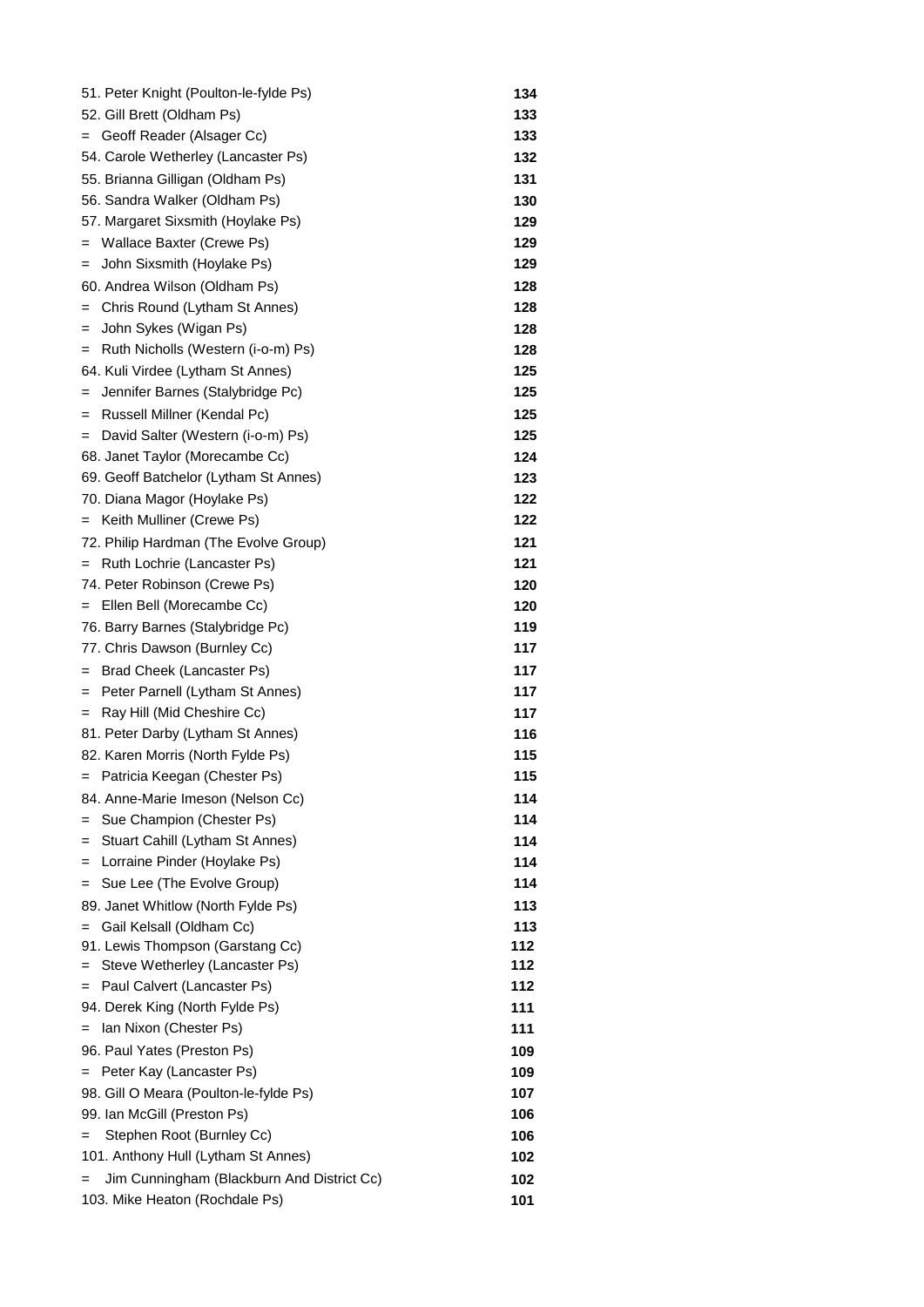| Simon Sweetman (Burnley Cc)<br>=             | 101 |
|----------------------------------------------|-----|
| 105. Jeanette Savigar (Chorley Ps)           | 96  |
| 106. Graham Hilton (Stockport Ps)            | 95  |
| 107. Dave Biggs (Lytham St Annes)            | 94  |
| 108. Wendy Dutton (Stockport Ps)             | 92  |
| Jo Knight (Kendal Pc)<br>=                   | 92  |
| Jenny Young (Bury Ps)<br>$=$                 | 92  |
| 111. Philip Durkin (Bolton Cc)               | 90  |
| 112. Rob Hume (Leyland Ps)                   | 88  |
| 113. Christine Johnson (Warrington Ps)       | 87  |
| Caroline Claye (Chapel Cc)<br>$=$            | 87  |
| 115. Maureen Smith (Kendal Pc)               | 86  |
| 116. Gary Waidson (Oldham Ps)                | 85  |
| Phil Walker (Holmes Chapel Ps)<br>$=$        | 85  |
| Alan Andrew (Oldham Cc)<br>=                 | 85  |
| Trevor Hosking (Knutsford Ps)<br>=           | 85  |
| Janice Wilding (Chester Ps)<br>=             | 85  |
| Stuart Wilson (Prestwich Cc)<br>=            | 85  |
| 122. Robert Turley (Preston Ps)              | 84  |
| 123. Angela Kershaw (Preston Ps)             | 83  |
| Karen Shivas (Oldham Ps)<br>$=$              | 83  |
| 125. Stanley Pearson (Garstang Cc)           | 80  |
| 126. Ian Greenhalgh (Oldham Cc)              | 79  |
| Kim Rigg (Kendal Pc)<br>$=$                  | 79  |
| Ian Knight (Western (i-o-m) Ps)<br>=         | 79  |
| David Higton (Wilmslow Guild Ps)<br>=        | 79  |
| 130. Andrew Watkin (Preston Ps)              | 78  |
| Lucy Allen (Preston Ps)<br>=                 | 78  |
| Patricia Tutt (Western (i-o-m) Ps)<br>$=$    | 78  |
| 133. Wendy Williams (Nantwich Cc)            | 77  |
| 134. Cyd Hindle (Ellesmere Port Ps)          | 76  |
| 135. Kath Hill (Mid Cheshire Cc)             | 75  |
| 136. Martin Round (Lytham St Annes)          | 74  |
| Mike Wheeller (Stalybridge Pc)<br>$=$        | 74  |
| Andrew Ogilvie (Lytham St Annes)<br>$=$      | 74  |
| 139. Graham Dean (Morecambe Cc)              | 73  |
| 140. Colleen Ashley (Mid Cheshire Cc)        | 72  |
| 141. Paul Bates (Sale Ps)                    | 70  |
| 142. Gary Barton (Lancaster Ps)              | 69  |
| 143. Jean Lynch (Stockport Ps)               | 66  |
| 144. Peter Chadburn (Burnley Cc)             | 64  |
| 145. Tony Hughes (Nelson Cc)                 | 63  |
| 146. Brian Clark (Lytham St Annes)           | 62  |
| 147. Steve Hyams (Burnley Cc)                | 58  |
| 148. Ann Dallaway (Kendal Pc)                | 57  |
| 149. Daniel Stott (Lancaster Ps)             | 53  |
| 150. David Taylor (The Evolve Group)         | 48  |
| 151. Tim Thomas (Wigan Ps)                   | 47  |
| Gordon Mills (Kendal Pc)<br>=                | 47  |
| Andy Butler (Atherton And District Aps)<br>= | 47  |
| 154. John Cobham (Chorley Ps)                | 46  |
| Maggie Bullock (Warrington Ps)<br>=          | 46  |
| 156. Christine Armstrong (Lancaster Ps)      | 45  |